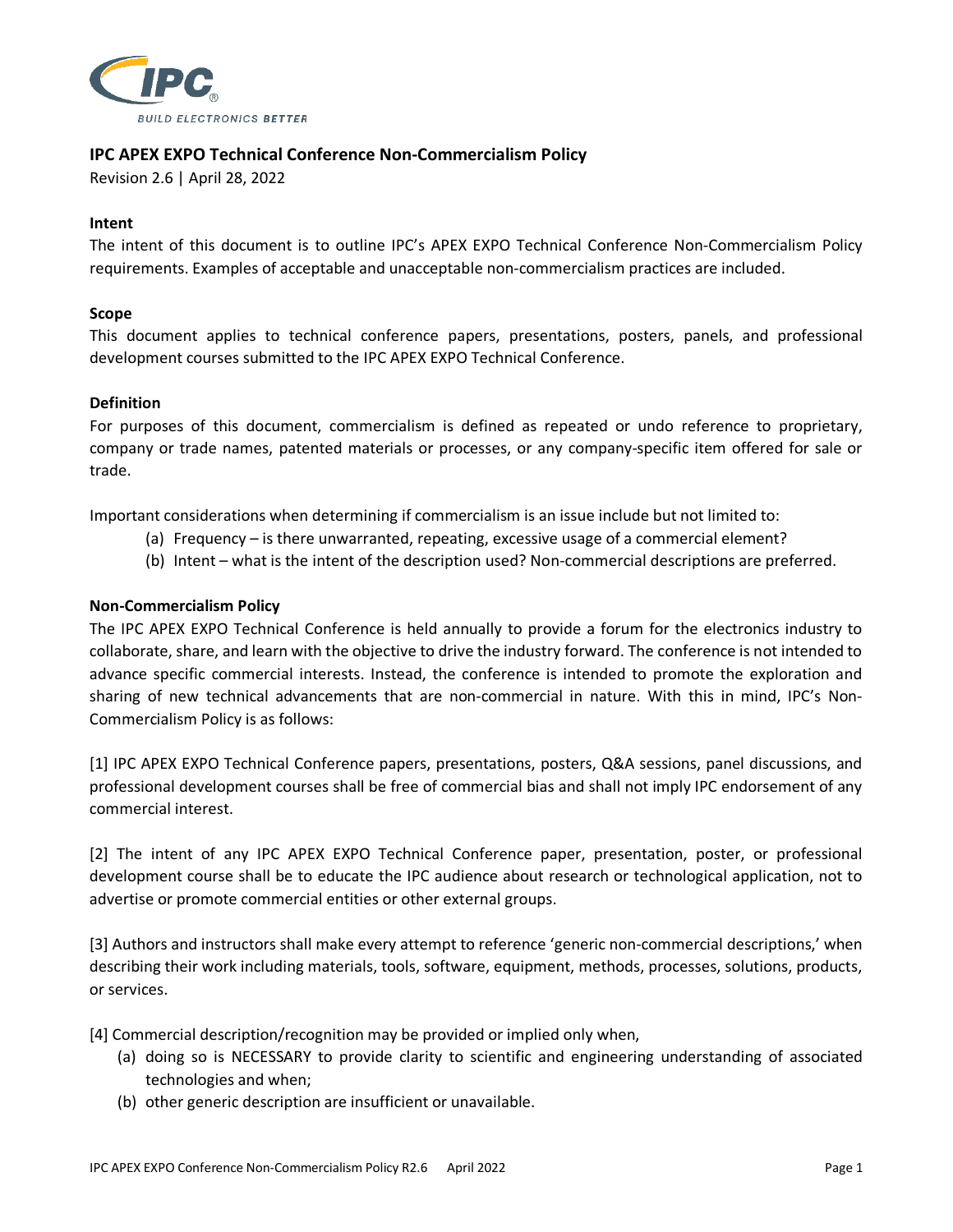

[5] Commercial description/recognition opportunities in [4] shall be administered fairly and may include limited use of trade names, trademarks, copyright, citations, or acknowledgements. Inclusion must not be intended to be promotional, and no IPC endorsement is conveyed.

[6] All submitted abstracts, papers, posters, and presentations are reviewed by the IPC APEX EXPO Technical Program Committee (TPC) for compliance to IPC's Non-Commercialism Policy. The TPC is responsible for identifying commercialism issues and violations.

[7] Content not meeting the requirements of this document will be returned to the author/instructor for correction and conformance to IPC's Non-Commercialism Policy. If, within the published timelines, the author/instructor has not made the necessary corrections or requested edits to comply with the stated commercialism guidelines, the TPC and IPC retain the right to remove the submission from the Technical Conference and Professional Development Course program. The TPC and IPC also reserve the right to reject such submissions outright without requesting speaker modification.

[8] The TPC will notify the author/instructor of infractions, required changes, and will address any infraction appeals. Appeals shall be submitted in writing to the IPC TPC Chair for review.

## **Non-Compliance Penalty**

Authors/instructors are encouraged to keep this policy in mind as they write their papers, presentations, posters, and professional development courses. Failure to adhere to these guidelines may disqualify the content from presentation at the conference or from further consideration for awards. Commercialism violation during presentation periods will result in the presentation being halted and will include the speaker being asked to leave the session. Repeat violations may preclude authors, speakers, instructors, or company from presenting at future IPC conferences.

## **Examples**

The following are examples of what the TPC considers "UNACCEPTABLE" and "ACCEPTABLE" with regard to commercialism. These examples apply to all authors/instructors whether they are affiliated with suppliers, manufacturers, contractors, or end users. These examples of policy intent are not a complete list of policy applications, nor are they intended to cover the full intent of the policy. They provide guidance.

## **Unacceptable**

The following shall be unacceptable for abstracts, technical papers, posters, professional development materials and discussions during live presentations and instruction:

- − Excessive, multiple instance use of company logos (see acceptable listing for allowances).
- − Excessive, multiple instance use of product trade names, trademarks ™, or copyrights ©.
- − The title or the text of papers and presentations may not promote a commercial product or service.
- − The use of commercial names may not be done in ways that promote the benefits of that commercial entity nor be used to principally further awareness of that commercial entity.
- − The subject of presentations and papers may not be to promote a commercial entity's exclusively available commercial product and service.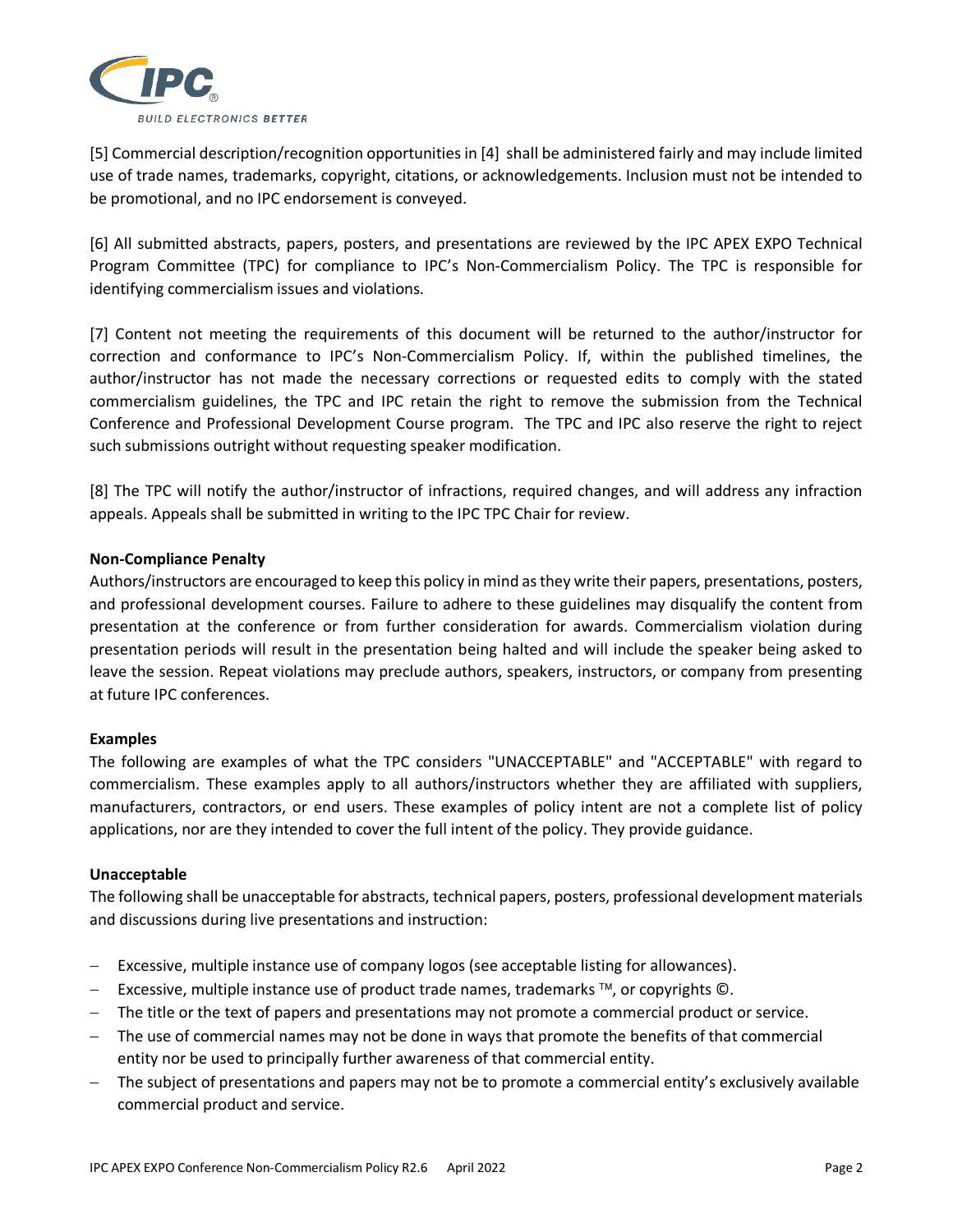

- − Commercial part numbers and trade names may not be used in a presentation or paper title, text, or illustrations unless such information is necessary for advancing technical knowledge.
- − Photos or slides that clearly identify the author's company affiliation, or the company who supplied a product or service.
- − Photos or slides of products or equipment where the company name or logo is clearly visible and identifiable. (see acceptable listing for allowances).
- − Direct reference to a company's name in the paper or during the presentation.
- − Direct quotes from references that make commercial statements.
- − Mention of a company's internet address (website/URL) anywhere in the paper, including the Reference Section, unless relevant technical and non-commercial information is provided by this website/URL. As websites/URLs may change without notice, it should be used sparingly.
- − Identifying information or company logos within the body of the paper or within the presentation slides, except as listed as "acceptable," below.

## **Acceptable**

The following shall be acceptable for abstracts, technical papers, posters, professional development materials and discussions during live presentations and instruction:

- − Author's complete name, business affiliation, commercial names and logos may be used in papers, posters, and presentations to provide author identification or to acknowledge contributions as follows:
	- o Presentations Slides: Allowed once on *either* the first *or* last slide of the presentation
	- o Technical Paper: Allowed once in heading of paper
	- $\circ$  Technical Poster: Allowed once in heading or contact information section of poster
- − Company names and products may be cited in presentations and papers if such information has historical significance directly relating to the technology discussed in a presentation or paper.
- − Manufacturer and model number of test instruments may be noted if such identification is required to allow accurate reproduction of the work described (e.g., listed in experimental section)
- − Authors/presenters shall be sensitive to the fact that results may carry a level of endorsement or disparagement, e.g., testing of solder pastes by an OEM. Generic names shall be used, e.g., "Material A," to avoid perceived endorsements or disparagements.
- − Authors/presenters should be sensitive to the use of equipment/processes not owned by the author's company which may carry a level of endorsement. The intent is to allow others to replicate research without endorsement of a particular product. The Experimental Section allows the use of specific equipment/ process information once, only as a way to advance reproducibility of the described work and the technical field in general. Generic names shall be used otherwise before the experimental section or thereafter.
- − Photos or slides of a product installed in a "real world" application, directly related to an understanding of the paper, that do NOT intentionally identify the company who supplied the product.
- − Slides or photos that have masked unacceptable trademarks or logos for presentation. Note that the quality of the slides influences the evaluation of the oral presentation. Authors should attempt to mask unacceptable logos and names prior to taking photos. When this cannot be done, the author must consider other means to alter or touch-up the photos prior to presentation.
- − Company specific information may be defined and referenced a single time in the footnotes section of the paper or presentation (e.g., "New Solder X911 = Material A," for understanding).